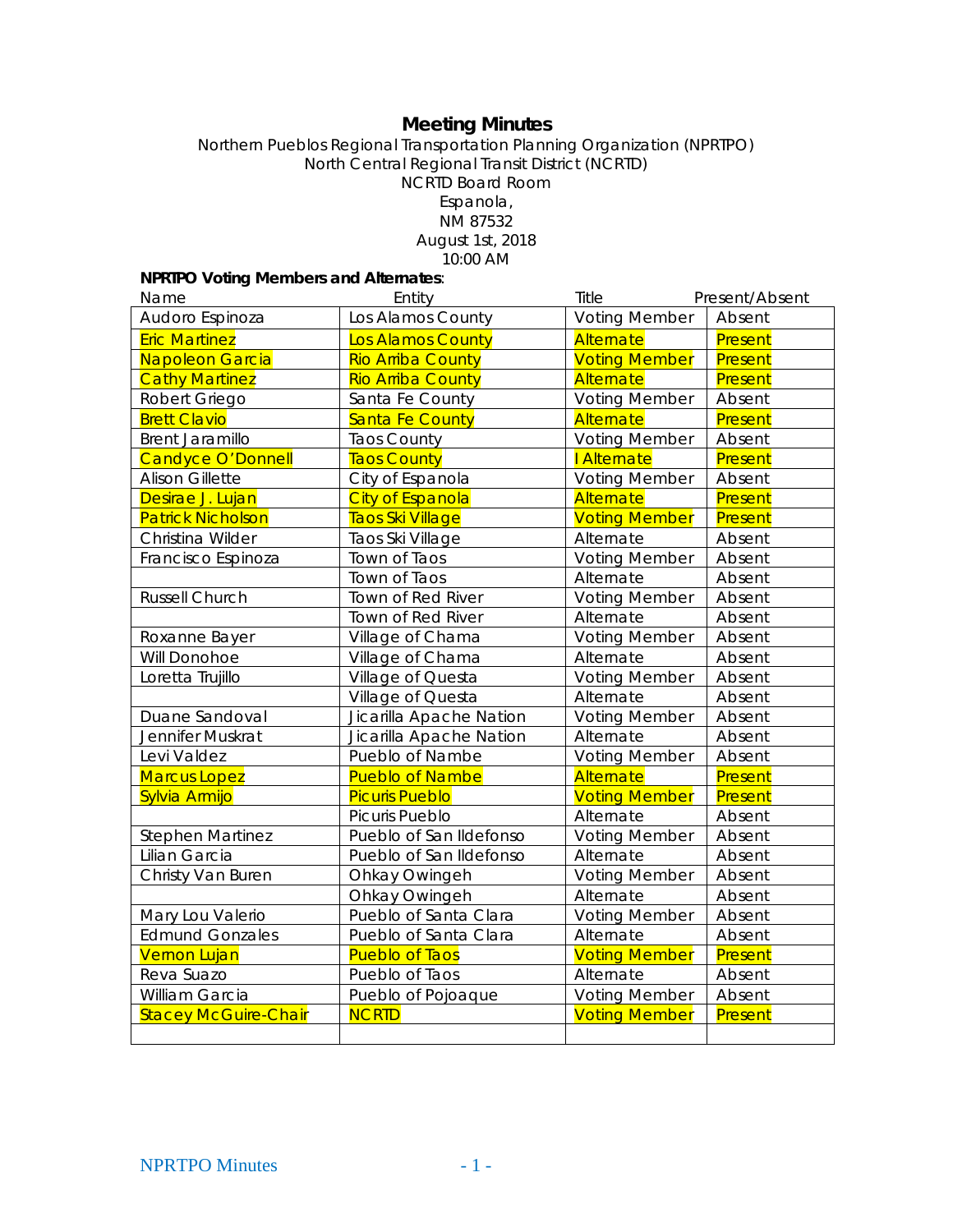#### **NCNMEDD/NPRTPO Staff**

| Dennis T. Salazar | NCNMEDD - RTPO Program Manager/Planner   |
|-------------------|------------------------------------------|
| Eric Ghahate      | NCNMEDD - Community Development Director |

#### **NMDOT Staff**

Stephen Lopez NMDOT- District 5 Ron Shutiva NMDOT Tribal Liaison

#### **Guest Members**

Desirae Lujan Los Alamos County Sandra Maes Rio Arriba County Ben **Los Alamos County Intern** 

#### **I. Call Meeting to Order**

The Meeting was called to order at 10:31 a.m. by NPRTPO Chair Stacy McGuire, NCRTD.

#### **II. Pledge of Allegiance**

#### **III. Welcome and Introductions:**

Individual introductions were conducted by each NPRTPO member and guests.

#### **IV. Approval of the Agenda:**

Chair McGuire, called for a motion to approve the agenda

Candyce O'Donnell, Taos County, made the motion to approve the agenda; the motion was seconded by Eric Martinez, Los Alamos County. The motion passed and all voted in favor.

#### **V. Approval of the Minutes: (June 11th, 2018 – Town of Red River)**

Chair McGuire called for a motion to approve the minutes as submitted.

Napoleon Garcia, Rio Arriba County, made the motion to approve the minutes as submitted; the motion was seconded by Sylvia Armijo, Picuris Pueblo. The motion passed and all voted in favor.

#### **VI. Public Comments-5 minutes/person**:

Chair McGuire called for any public comment.

No Public Comments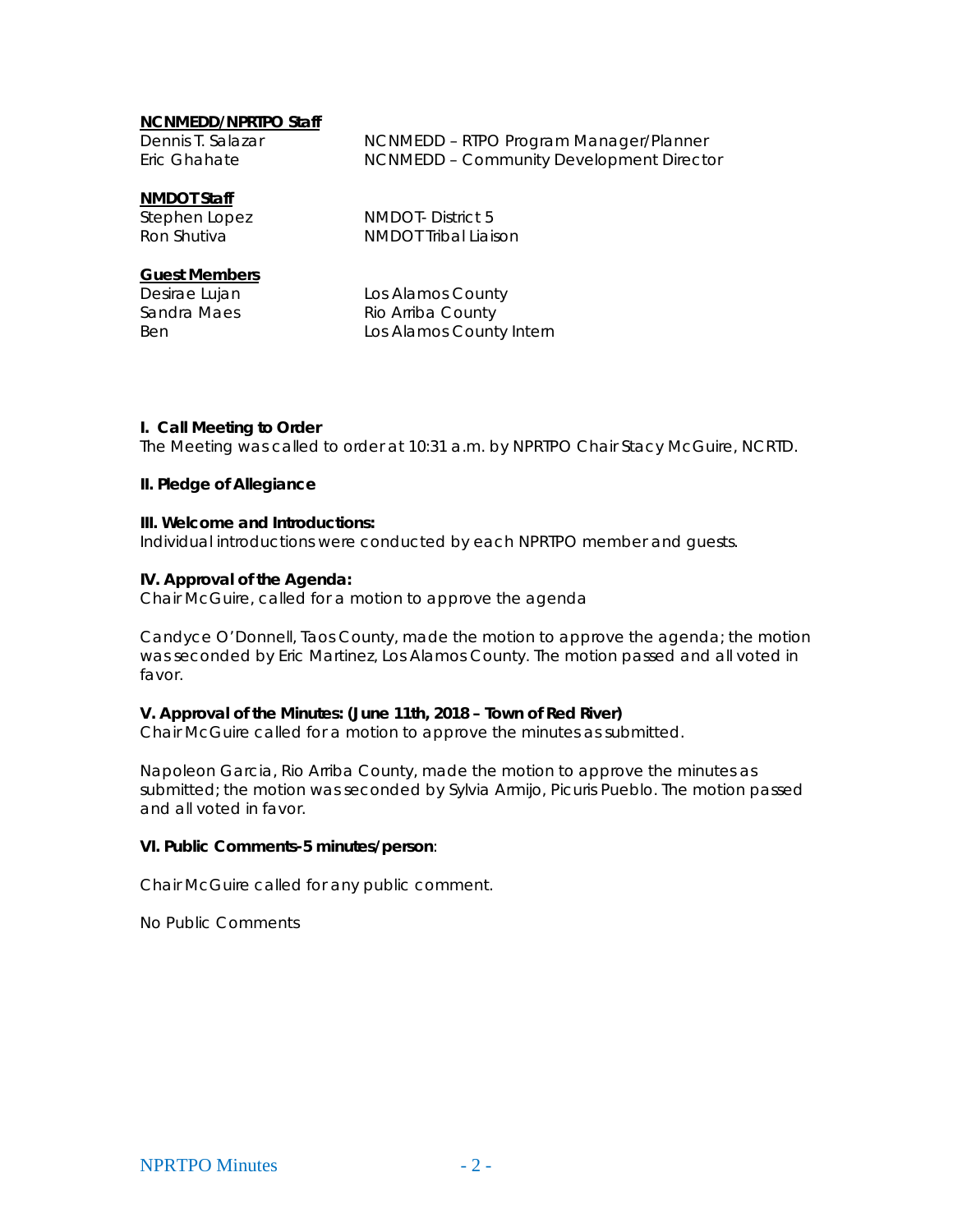### **VII. Legislative Interim Committee – Intergovernmental Relations Between State, Local and Tribal Governments: (Presentation by Eric Ghahate)**

NCNMEDD Community Development Director Eric Ghahate gave an update regarding Intergovernmental Relations. Mr. Ghahate provided the Board a conversation recap he had with Mark Edwards and discussed an upcoming joint meeting on October 3rd, 2018 in Santa Clara Pueblo, anybody who is interested is invited and encouraged to attend. This would be to strengthen relations with all Governmental entities.

## **VIII: Transportation Alternatives Program (TAP) and Recreational Trails Program (RTP) Project Feasibility Form (PFF) Review**

Mr. Eric Ghahate gave a brief updated to members regarding their presentation format. Los Alamos County, NCRTD, Rio Arriba County gave presentations and provided their completed Project Feasibility Forms (PFF) requesting money for their specific entity.

Mr. Ghahate advised this will be reviewed and we will be advising the next steps and follow up to the PFF Process.

### **IX: Review of approved NPRTPO Bylaws**

Mr. Eric Ghahate briefly went over the Bylaws to recap what was approved at the last meeting. Mr. Ghahate opened the floor for questions and clarification.

# **X. NPRTPO Project Tracking, Monitoring and Reporting:**

All NPRTPO Members spoke briefly of what is going on in their respective communities. The membership had an opportunity to ask questions of each community as requested.

# **XI. NMDOT Updates:**

Mr. Stephen Lopez gave updates from around District-5 which included LGRF Project and the process for finalizing applications.

Mr. Ron Shutiva gave updates regarding the NMDOT Building flooding that occurred. Mr. Shutiva also advised that there is a plan in place to bring a NMDOT Planner on soon. Mr. Shutiva gave a brief update on the LTAP contract with UNM and advised that Paul Sittig is helping to coordinate. Mr. Shutiva let everyone know that he is currently working with Pueblos on projects in Tribal Lands and has ongoing meetings with the various tribes.

Mr. Shutiva advised that there will be a National Tribal Transportation Conference coming in from September 17<sup>th</sup> thru September 20<sup>th</sup> in Minnesota.

### **XII. Member Input on Training and Presentations for NPRTPO:**

No requests at this time for any specific trainings or presentations, Eric Ghahate and RTPO Planner Dennis T. Salazar stated that they will continue to look for opportunities for trainings and presentations to come before the NPRTPO Board